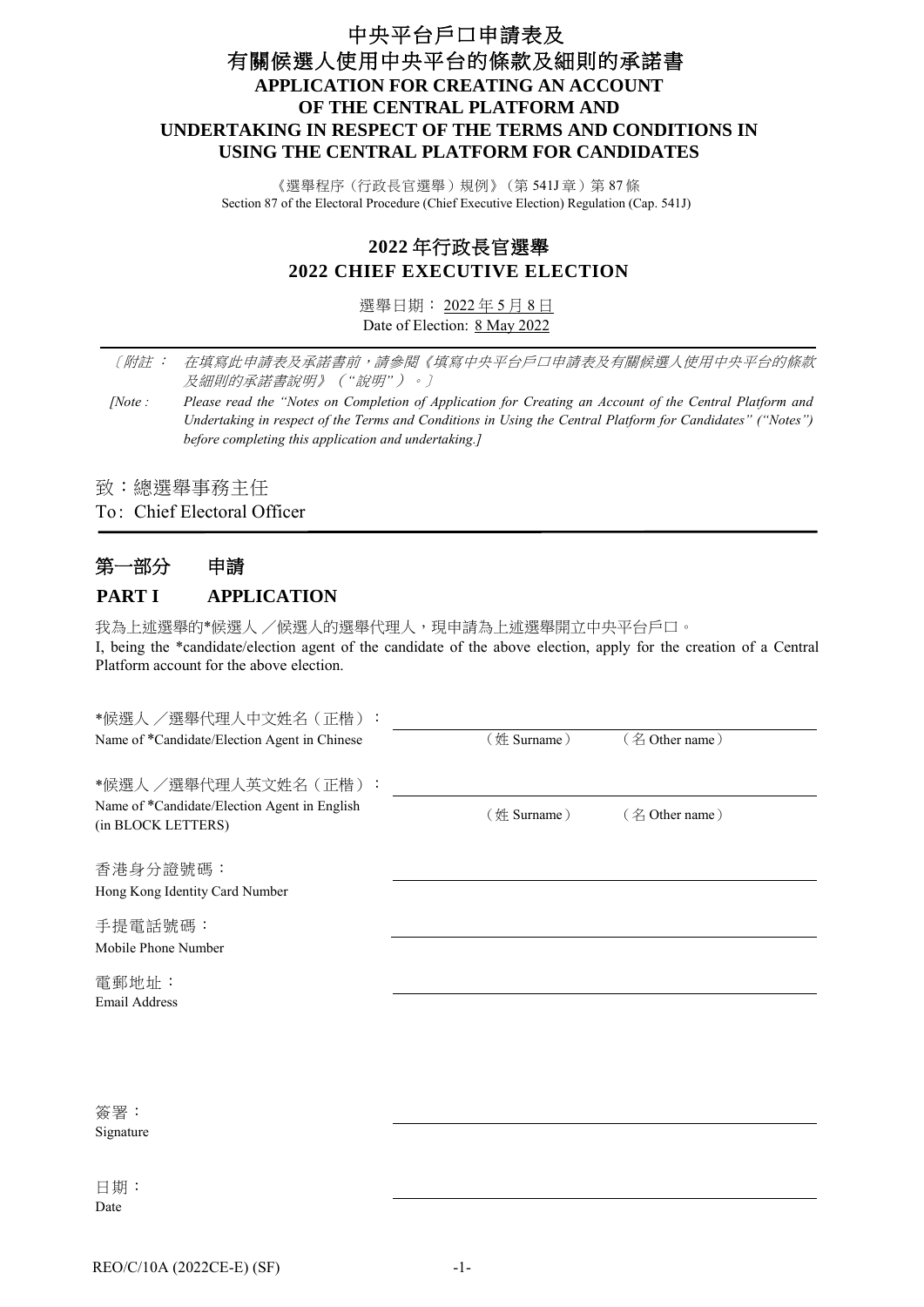### 第二部分 候選人同意書(見說明第3及4項)

**PART II CONSENT OF CANDIDATE** (see Notes 3 and 4)

#### [如申請人為選舉代理人,候選人請填寫此部分。]

*[Candidate should complete this PART if the applicant is an election agent.]*

我為上述選舉的候選人,現同意此申請表及承諾書第一部分所指明的人士代表我申請中央平台戶口。 I, being the candidate for the above election, hereby give consent to the person stated in PART I of this application and undertaking to apply for an account of the Central Platform on behalf of me.

| 候選人中文姓名 (正楷):                                      |             |                |
|----------------------------------------------------|-------------|----------------|
| Name of Candidate in Chinese                       | (姓 Surname) | (名 Other name) |
| 候選人英文姓名 (正楷):                                      |             |                |
| Name of Candidate in English<br>(in BLOCK LETTERS) | (姓 Surname) | (名 Other name) |
| 香港身分證號碼:                                           |             |                |
| Hong Kong Identity Card Number                     |             |                |
|                                                    |             |                |
|                                                    |             |                |
| 簽署:                                                |             |                |
| Signature                                          |             |                |
| 日期:                                                |             |                |
| Date                                               |             |                |
|                                                    |             |                |

\* 請刪去不適用者。 Please delete whichever is inapplicable.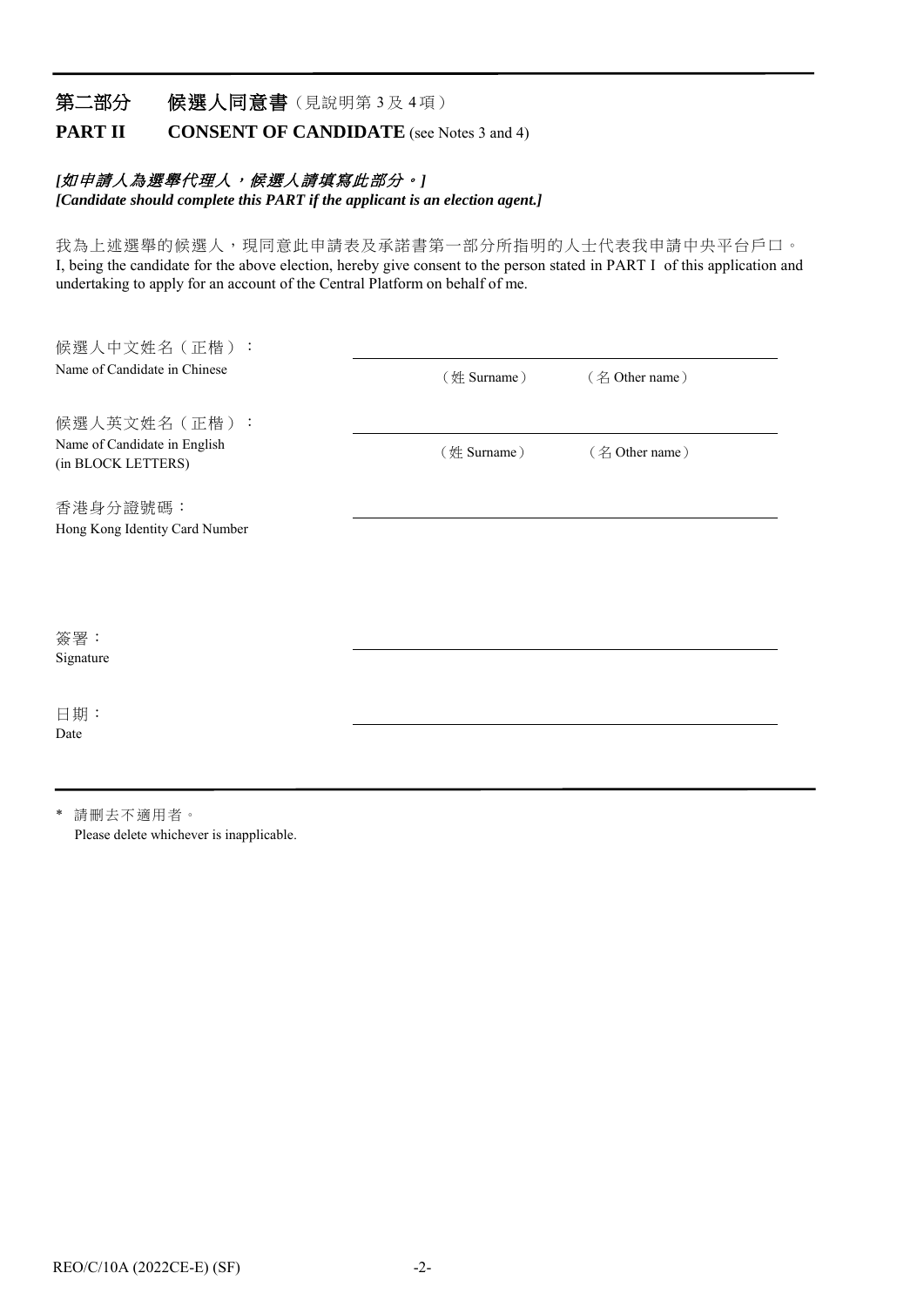### 第三部分 有關候選人使用中央平台的條款及細則的承諾書

### **PART III Undertaking in respect of the Terms and Conditions in Using the Central Platform for Candidates**

我為上述選舉的\*候選人/候選人的選舉代理人,個人資料已載錄於第一部分。為登入此中央平台或 其連結的任何網頁,我現承諾遵守以下條款及細則。

By accessing this Central Platform or any of the webpages linked to it, I, being \*the candidate/the election agent of the candidate in the above election with personal particulars at PART I, I hereby **undertake** to abide by the terms and conditions as set out below.

# 一般條款

#### **General Terms**

1. 我不會從事任何干擾或中斷中央平台(或連結至中央平台的伺服器及網絡)的行為。我只在法 律允許的情況下使用中央平台,以及不複製、複寫、複印或出售所提供的服務作任何用途,否 則,選舉事務處可能會暫停或終止向我提供服務。

I shall not engage in any activity that interferes with or disrupts the Central Platform (or the servers and networks which are connected to the Central Platform). I shall use the Central Platform only as permitted by law and shall not reproduce, duplicate, copy or sell the service provided for any purposes. Otherwise, the Registration and Electoral Office ("REO") may suspend or stop providing service to me.

2. 我須就任何有關違反使用中央平台條款及細則(不論是由我或我的選舉代理人或其他人造成) 引起的任何後果(包括任何對選舉事務處造成的損失或損害)負上全責(而選舉事務處無須向 我或任何第三者負責)。

I am fully responsible for (and that the REO has no responsibility to me or to any third party regarding) any breach of my obligations (whether or not the breach is caused by me personally, by my election agent or by any other party) in using the Central Platform and for the consequences (including any loss or damage which the REO may suffer) of any such breach.

### 密碼及戶口安全

#### **Password and Account Security**

3. 我須負全責將選舉事務處的管理員向我提供的登入中央平台戶口及相關密碼保密。

I am fully responsible for maintaining the confidentiality of the account for access to the Central Platform and its relevant passwords assigned to me by the REO Administrator.

4. 我若發現任何人士未經授權使用我的密碼或戶口, 我 將 即時致電 2891 1001 或電郵至 eaplatform admin@reo.gov.hk 通知選舉事務處。

If I become aware of any unauthorized use of my passwords or account, I shall notify the REO immediately at 2891 1001 or email to eaplatform  $\alpha$ dmin $\alpha$ reo.gov.hk.

## 私隱告示

### **Privacy Notice**

5. 在上載資料至中央平台時,我會遵守所有現行有關個人資料私隱的法例規定。特別是在上載有 包含/傳達與選舉廣告有關的所需准許/授權及/或支持同意書的文件至中央平台前,我會遮 蓋提供上述准許/授權及/或支持同意書人士的所有身分證明文件號碼及電話號碼(如載有的 話)。

I shall observe all prevailing legal requirements relating to personal data privacy when uploading information onto the Central Platform. In particular, for the documents containing/conveying the required permission/authorization and/or consent of support pertaining to an election advertisement ("EA"), **I shall obliterate all the identity document number(s) and telephone number(s) (if any therein) of the person(s) providing such permission/authorization and/or consent of support before uploading them onto the Central Platform.**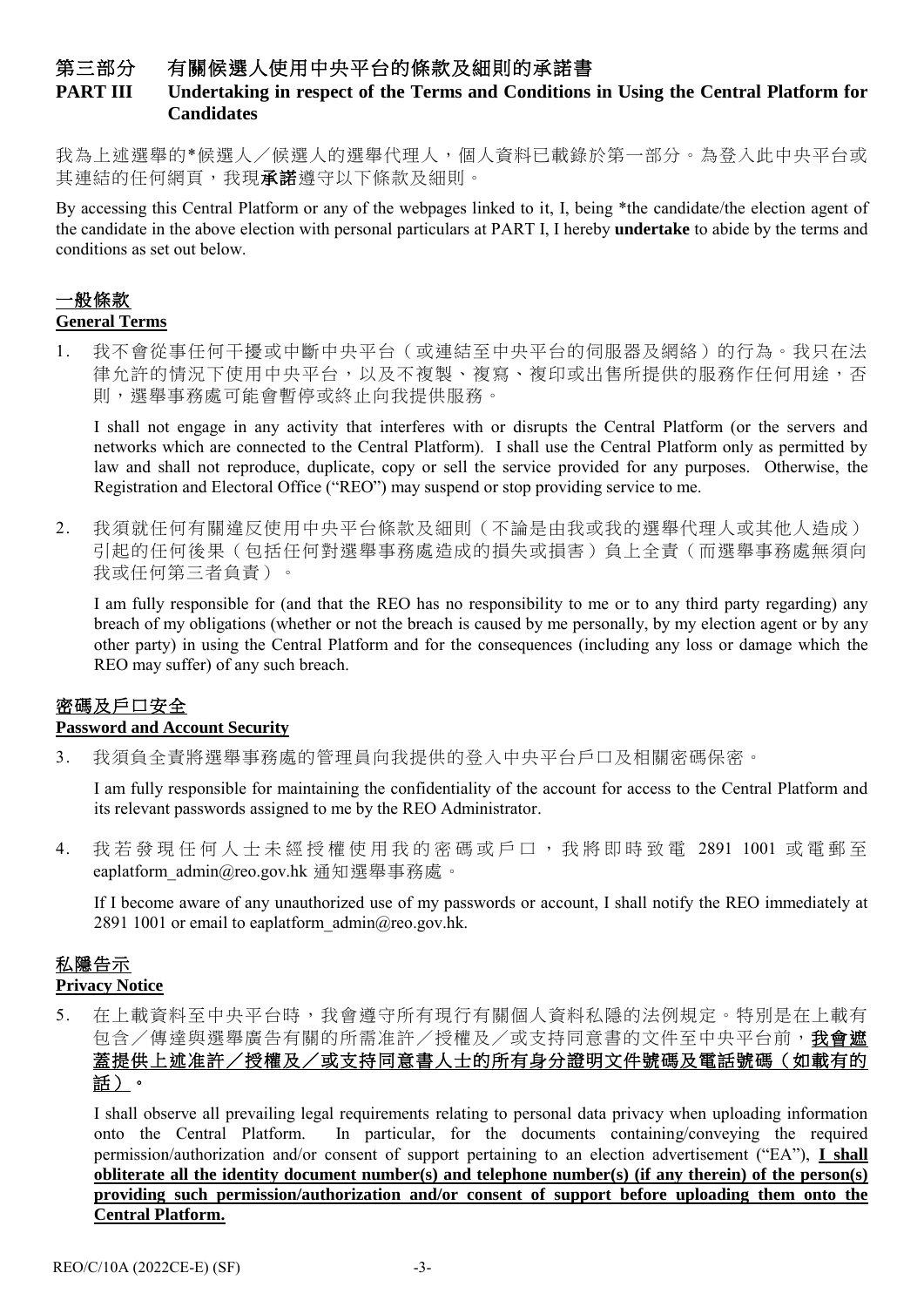### 選舉廣告詳情的內容<sup>1</sup> **Contents of EA Particulars**<sup>1</sup>

6. 我必須為上載到中央平台的選舉廣告詳情的內容,包括任何超連結及網頁地址,負上全責(總 選舉事務主任對我及任何第三者就我或任何第三者上載到中央平台的選舉廣告詳情的內容概不 負責)。如我上載至中央平台的選舉廣告詳情的內容屬非法、或與我所發布的選舉廣告無關, 或在提交後受電腦病毒感染,或招致任何人提出關於侵犯任何人的版權或知識產權的申索或指 控時,總選舉事務主任保留權利酌情移除有關內容。

I shall be fully responsible for the contents of the EA particulars uploaded onto the Central Platform (and that the Chief Electoral Officer ("CEO") has no responsibility to me and any third party regarding the contents of the EA particulars uploaded by me or any third party onto the Central Platform), including any hyperlinks and website addresses. The CEO reserves the right to remove at his/her absolute discretion any of the EA particulars uploaded onto the Central Platform containing such content which is unlawful, or not related to any EAs published by me, or which has been contaminated with computer virus after the submission, or in case the EA particulars are subject to any claims or allegations, made by or coming from any person, of infringement of copyright or intellectual property rights of any person.

### 版權告示

### **Copyright Notice**

7. 我獲給予准許下載在中央平台上受選舉事務處版權保護的材料<sup>2,</sup>並貯存有關材料於電腦內, 但 有關材料僅可用於與選舉有關的個人參考/非商業紀錄用途。若我想透過任何方法複製、改 編、分發或以其他方式使用在中央平台上受選舉事務處版權保護的材料或作任何用途,我必須 事先經電郵(reoenq@reo.gov.hk)向總選舉事務主任申請書面同意。總選舉事務主任保留隨時撤銷 該准許的權利而不須事先向我發出通知。

Permission is granted to me to download the REO copyright materials<sup>2</sup> available on the Central Platform and to store the relevant materials in computers **solely for personal reference/non-commercial record purpose in connection with the election.** If I intend to reproduce, adapt, distribute or otherwise use any REO copyright materials available on the Central Platform in any way or for any purpose, I shall apply for the CEO's prior written consent via email (reoenq@reo.gov.hk). The CEO reserves the right to withdraw the permission at any time without giving prior notice to me.

8. 若上載至中央平台內的選舉廣告詳情的內容涉及由第三者擁有的版權,包括超連結及網頁地 址,我必須確保在複製、改編、分發或以其他方式使用任何此等內容或上載至中央平台前,已 取得版權擁有者的授權或准許。

Where third party's copyrights are involved in the contents of EA particulars that are uploaded onto the Central Platform, including hyperlinks and website addresses, I shall ensure that authorization or permission to reproduce, adapt, distribute or otherwise use any such content has been obtained from the copyright owners concerned before using or uploading the same onto the Central Platform.

9. 作為上載選舉廣告詳情至中央平台的\*候選人/候選人的選舉代理人,我在此向選舉管理委員會 ("選管會")、選舉事務處及總選舉事務主任陳述和保證,我有所需的權利、授權和許可將 選舉廣告詳情上載至中央平台,而該等選舉廣告詳情不含亦將不會包含任何侵犯知識產權的材 料。

Being \*the candidate/the election agent of the candidate who uploads the EA particulars onto the Central Platform, I hereby represent and warrant to the Electoral Affairs Commission ("EAC"), the REO and the CEO that I have all necessary right, authorization and licence to upload the EA particulars onto the Central Platform

-

選舉廣告詳情的內容,請參閱由選舉管理委員會發布的《行政長官選舉活動指引》的附錄四。

Contents of EA particulars can be found in Appendix 4 of the "Guidelines on Election-related Activities in respect of the Chief Executive Election" published by the Electoral Affairs Commission.

除由候選人/候選人的選舉代理人上載的選舉廣告詳情,受選舉事務處版權保護的材料指所有其他在中央平 台上的材料,包括但不限於圖像、文字及表格。

Except the EA particulars uploaded by the candidate/the election agent of the candidate, REO copyright materials refer to all other materials on the Central Platform, including but not limited to graphics, words and tables.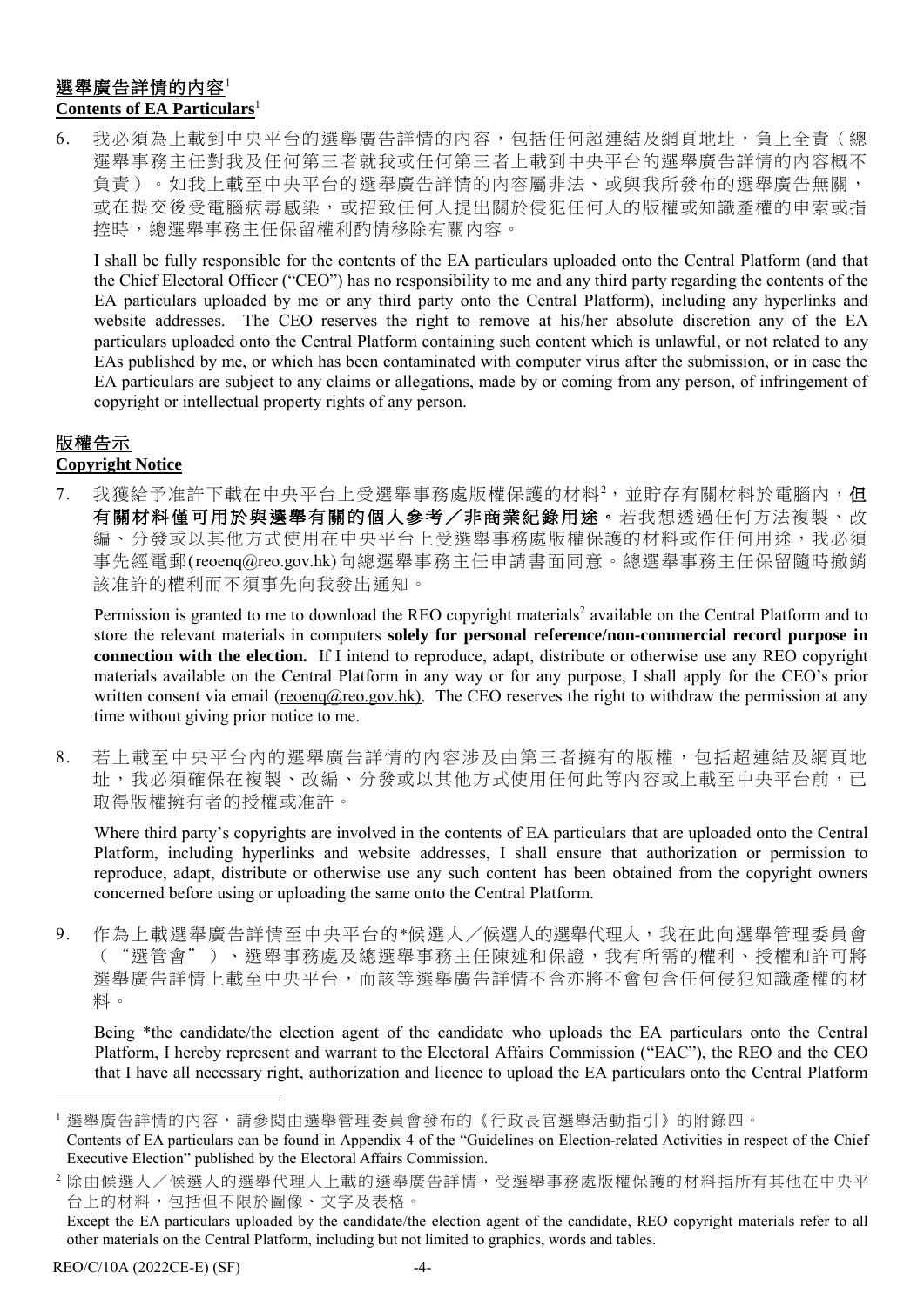and that such EA particulars do not and will not contain any intellectual property right infringement material.

### 彌償

**Indemnity**

10. 作為上載選舉廣告詳情至中央平台的\*候選人/候選人的選舉代理人,我同意及承諾就上載至中 央平台選舉廣告詳情的設計、內容、使用或擁有對任何人士的任何權利,包括知識產權、私隱 權利及聲譽造成侵害的任何指稱及/或申索所引致或涉及的一切法律行動、費用、申索、要 求、損害、開支(包括但不限於律師、代理人及專家證人的費用及代墊付費用)及任何可能為 任何訴訟的和解而協議支付的判給和訟費和任何性質的法律責任,向選管會、選舉事務處、總 選舉事務主任及香港特別行政區政府作出全部和有效的彌償。

Being \*the candidate/the election agent of the candidate who uploads the EA particulars onto the Central Platform, I hereby agree and undertake to indemnify the EAC, the REO, the CEO and the Government of the Hong Kong Special Administrative Region and keep them fully and effectively indemnified against all legal actions, costs, claims, demands, damages, expenses (including but not limited to the fees and disbursements of lawyers, agents and expert witnesses) and any awards and costs which may be agreed to be paid in settlement of any proceedings and legal liabilities of whatsoever nature arising out of or in connection with any allegation and/or claim that the design, contents, use or possession of the EA particulars uploaded onto the Central Platform infringe(s) any rights, including intellectual property rights, privacy rights and reputation rights, of any party.

| 此承諾書由                                                                                                                                                                             | <b>EXECUTED AS A DEED by</b> |   |      |                                                            |  |  |  |
|-----------------------------------------------------------------------------------------------------------------------------------------------------------------------------------|------------------------------|---|------|------------------------------------------------------------|--|--|--|
|                                                                                                                                                                                   |                              |   |      | 〔*候選人/選舉代理人簽署)<br>(Signature of *candidate/election agent) |  |  |  |
|                                                                                                                                                                                   | 〔*候選人/選舉代理人的姓名)              |   | (正楷) | (Name of *candidate/election agent) (in BLOCK LETTERS)     |  |  |  |
| (適用於選舉代理人)獲正式授權代表此申請表及承諾書第二部分所列的候選人<br>(applicable to election agent) duly authorized for and on behalf of the candidate listed in PART II of this<br>application and undertaking |                              |   |      |                                                            |  |  |  |
| 於                                                                                                                                                                                 |                              | 片 |      | 日在香港以契約形式簽立                                                |  |  |  |

on this day of in Hong Kong )

請刪去不適用者。 Please delete whichever is inapplicable.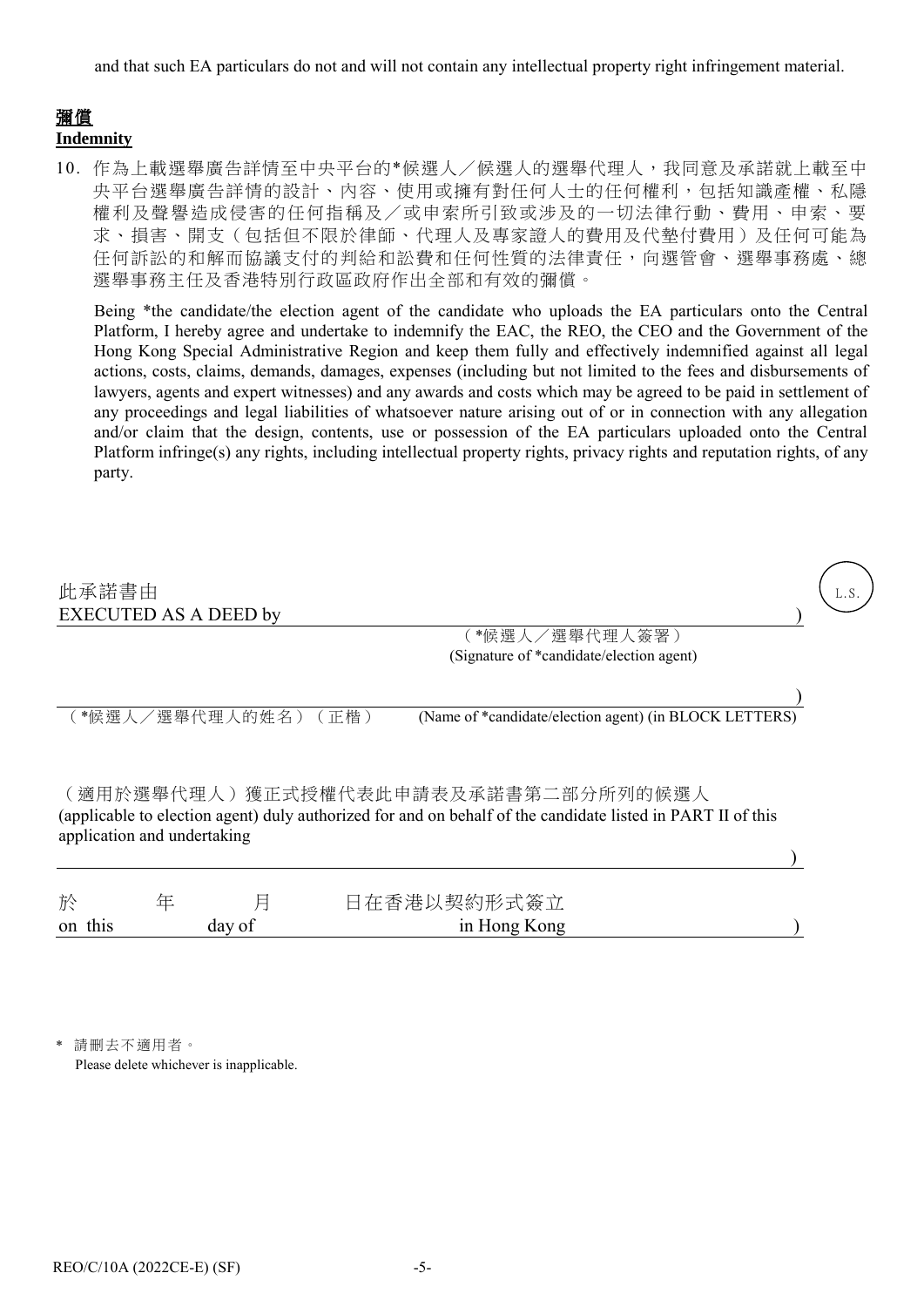### 塡寫中央平台戶口申請表及 有關候選人使用中央平台的條款及細則的承諾書說明 **Notes on Completion of Application for Creating an Account of the Central Platform and Undertaking in respect of the Terms and Conditions in Using the Central Platform for Candidates**

1. 為符合《選舉程序(行政長官選舉)規例》(第 541J 章)第 87(2)條與選舉廣告有關的公眾查閱規定, "中 央平台"是指一個由總選舉事務主任或獲其授權的人士所維持以供候選人在發布選舉廣告後的 **1** 個工作天 (即公眾假期及星期六以外的任何 **1** 天)內上載選舉廣告詳情予公眾查閱的公開平台。候選人必須確保上 載的選舉廣告詳情符合《選舉程序(行政長官選舉)規例》(第 541J章)第 87條及《行政長官選舉活動指 引》第八章及附錄四的規定及要求。

To comply with the public inspection requirement governing election advertisements under section 87(2) of the Electoral Procedure (Chief Executive Election) Regulation (Cap. 541J), the "Central Platform" refers to an open platform maintained by the Chief Electoral Officer or a person authorized by him/her which allows a candidate to upload election advertisement particulars, **within 1 working day (i.e. any day other than a general holiday and Saturday) after the publication of an election advertisement** for public inspection. The candidate must ensure that the election advertisement particulars uploaded comply with the rules and requirements as set out in section 87 of the Electoral Procedure (Chief Executive Election) Regulation (Cap. 541J), and Chapter 8 and Appendix 4 of the "Guidelines on Election-related Activities in respect of the Chief Executive Election".

2. 如候選人將發布選舉廣告的網頁超連結上載至中央平台,他/她須確保該超連結有效及有關網頁繼續運作 直至選舉申報書的文本根據《選舉(舞弊及非法行為)條例》(第 554 章)第 41 條可供查閱的期間結束為 止,以便公眾查閱選舉廣告。

If the candidate uploads the hyperlink of a website on which an election advertisement is published onto the Central Platform, he/she must ensure the hyperlink is valid and the relevant website continues to operate until the end of the period for which copies of election returns are available for inspection pursuant to section 41 of the Elections (Corrupt and Illegal Conduct) Ordinance (Cap. 554) to facilitate public inspection of the election advertisements.

- 3. 每位候選人只可設立 1 個戶口。 Only 1 account will be created for each candidate.
- 4. 候選人須於此申請表及承諾書第一或第二部分以中文及英文提供他/她的姓名,以便在中央平台上顯示候 選人的資料。如此申請表及承諾書的第一部分的申請人為候選人的選舉代理人,候選人必須填寫及簽署此 申請表及承諾書的第二部分。

The candidate should provide his/her name in both Chinese and English in PART I or II of this application and undertaking so as to display the information of the candidate at the Central Platform. If the applicant in PART I of this application and undertaking is the election agent of the candidate, the candidate has to complete and sign PART II of this application and undertaking.

- 5. 總選舉事務主任在收到申請的 3 個工作天內,會分別透過電郵及短訊方式將有關候選人所屬的戶口名稱及 密碼通知此申請表及承諾書上第一部分所指明的申請人。 The Chief Electoral Officer will provide a username and passwords assigned to the candidate concerned by both email and short message service to the applicant stated in PART I of this application and undertaking **within 3 working days upon receipt of the application**.
- 6. 填妥的申請表及承諾書,可藉專人送遞或郵遞送交總選舉事務主任(地址:九龍觀塘觀塘道 392 號創紀之 城 6 期 23 樓 2301-03 室)。 The duly completed application and undertaking may be delivered by hand or by post to the Chief Electoral Officer (Address: Unit 2301-03, 23/F, Millennium City 6, 392 Kwun Tong Road, Kwun Tong, Kowloon).
- 7. 此申請表及承諾書內提及的選舉是指根據《行政長官選舉條例》(第 569 章)第 23 或 24 條進行的投票。就 有競逐的選舉而言,選舉日期是指首三輪投票的日期。根據《選舉程序(行政長官選舉)規例》(第 541J 章) 第17(3)條,在有競逐的選舉中,如須進行第四輪或其後任何一輪投票,便會於翌日進行,如有需要,則須 日復一日地進行,直至有候選人當選為止。此申請表及承諾書適用於任何一輪投票。

The election referred to in this application and undertaking is for a poll conducted under section 23 or 24 of the Chief Executive Election Ordinance (Cap. 569). For a contested election, the date of election is for the first three rounds of voting. In accordance with section 17(3) of the Electoral Procedure (Chief Executive Election) Regulation (Cap. 541J), if in a contested election the voting has to proceed to the fourth or any subsequent round, it will be held on the following day and, if necessary, day after day thereafter until a candidate is returned. This application and undertaking is applicable to any round of voting.